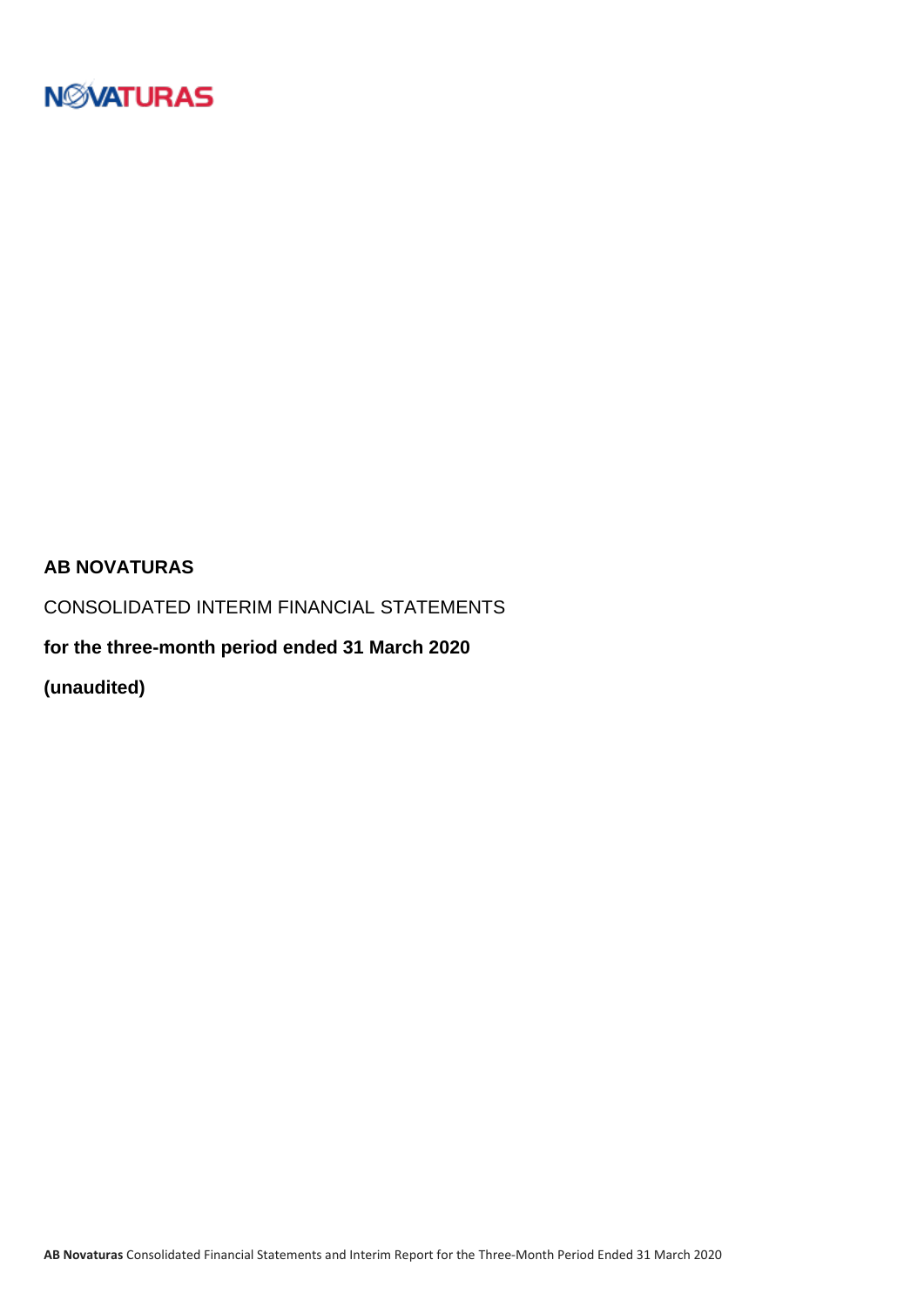| Beginning of reporting period | 1 January 2020                                                                                                                                                                                                                                     |
|-------------------------------|----------------------------------------------------------------------------------------------------------------------------------------------------------------------------------------------------------------------------------------------------|
| End of reporting period       | 31 March 2020                                                                                                                                                                                                                                      |
| <b>Business name</b>          | Novaturas, AB (further – "Novaturas" or "the<br>Company") (The Company's financial statements<br>and activity ratios are presented consolidated with<br>the results of subsidiaries; separate reports of the<br>parent company are not presented.) |
| Legal form                    | Public limited company                                                                                                                                                                                                                             |
| Registration date             | 16 December 1999                                                                                                                                                                                                                                   |
| Registration number           | 135567698                                                                                                                                                                                                                                          |
| LEI code                      | 097900BGCW0000042109                                                                                                                                                                                                                               |
| Manager of register           | <b>State Enterprise Centre of Registers</b>                                                                                                                                                                                                        |
| Company address               | A. Mickevičiaus str. 27, LT-44245 Kaunas                                                                                                                                                                                                           |
| Telephone                     | +370 37 321 264                                                                                                                                                                                                                                    |
| Fax                           | +370 37 321 130                                                                                                                                                                                                                                    |
| Website                       | www.novaturasgroup.com                                                                                                                                                                                                                             |

Abbreviation "pp" used in the report means percentage points.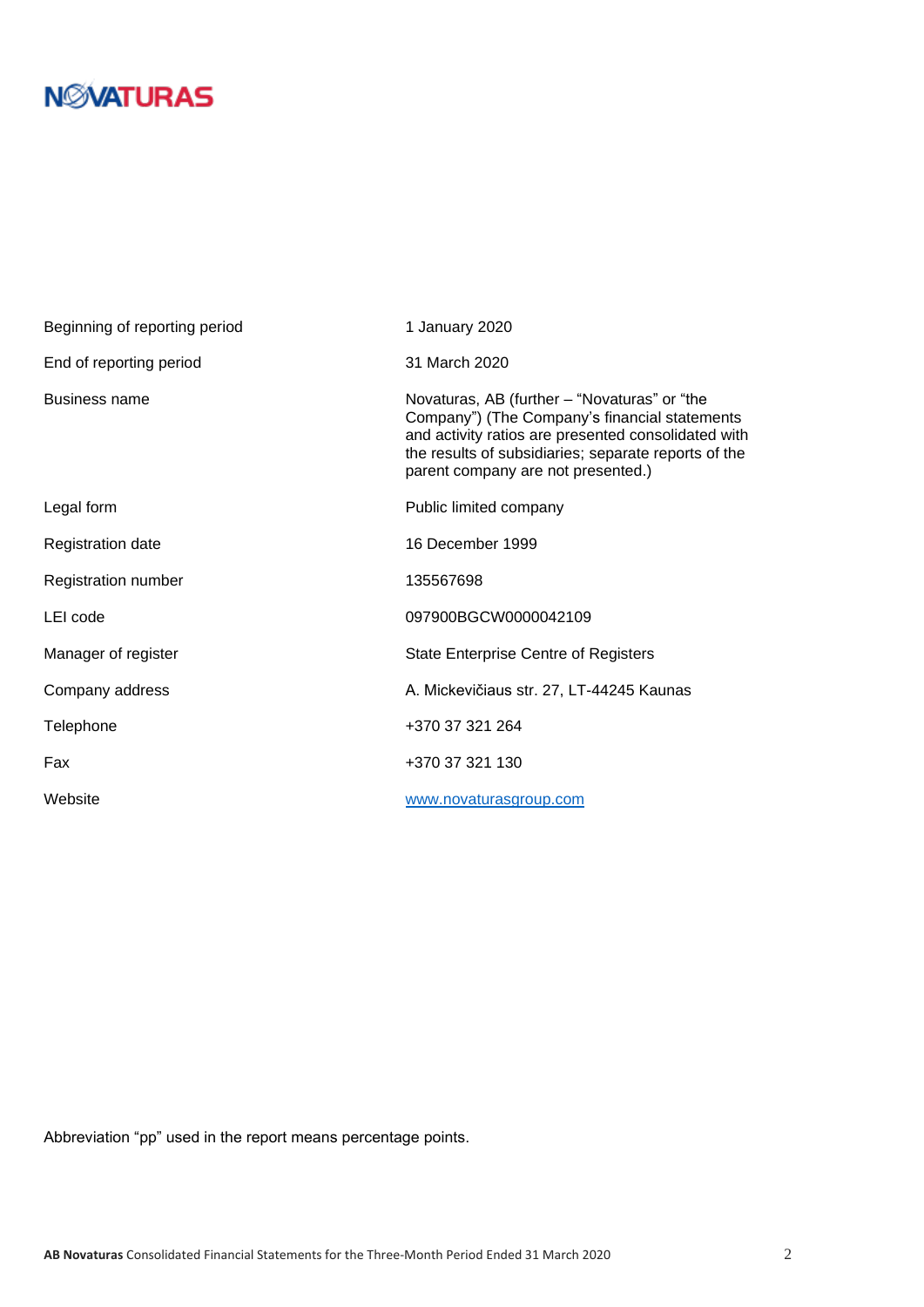## **Table of Contents**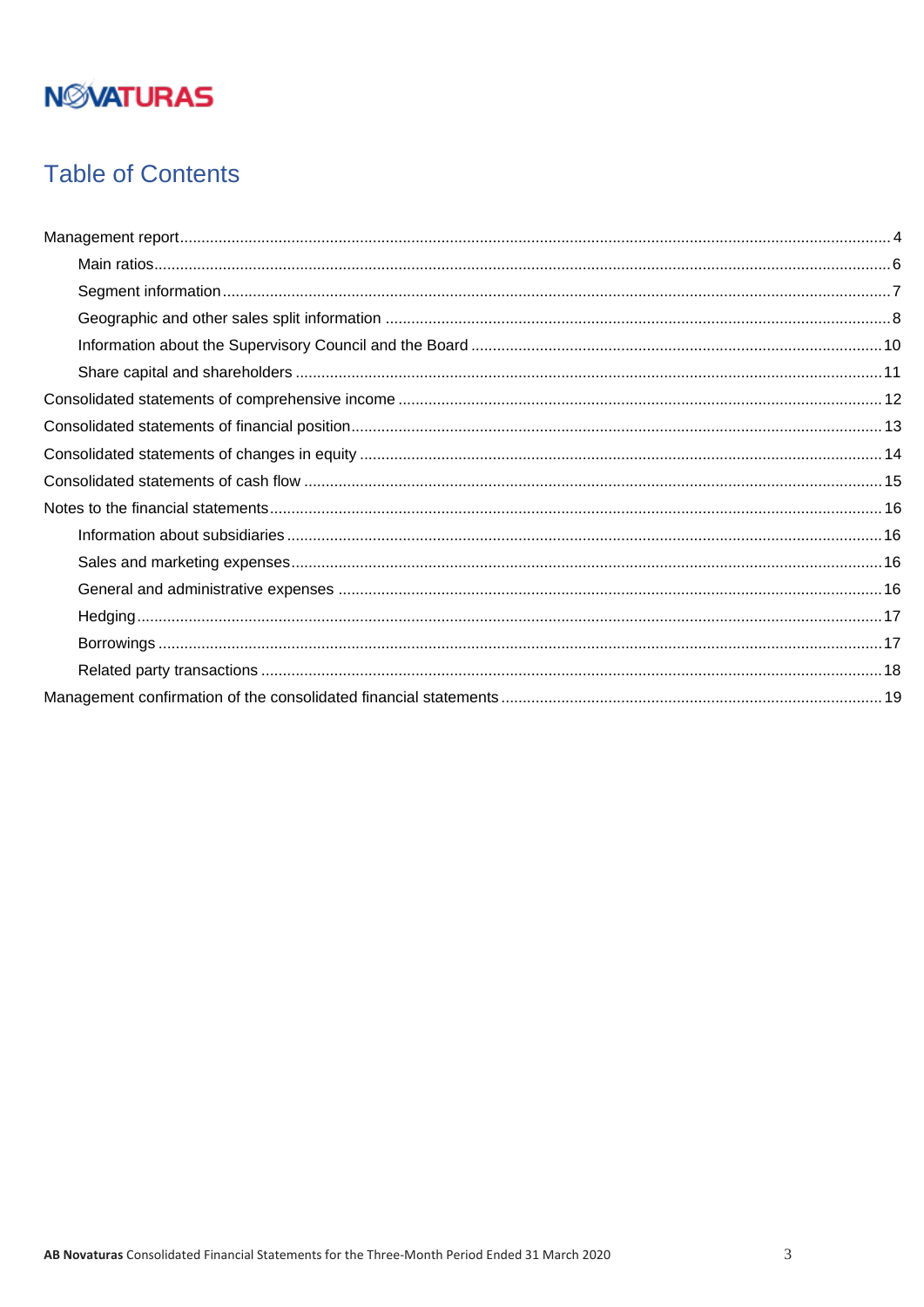

### <span id="page-3-0"></span>Management report

#### **2020 first-quarter highlights:**

- Novaturas's turnover was EUR 23.4 mln or 19% lower than in the same period of 2019.
- Gross profit amounted to EUR 2.5 mln and was 29% lower than in the same period of 2019.
- Operating expenses totaled EUR 2.8 mln, 22% less than in the same period of 2019. Excluding the impact of commissions and one-off expenses, operating costs decreased by 22% from the same period a year earlier.
- EBITDA ratio was negative and amounted to EUR 190,000.
- Novaturas had a net loss of EUR 0.4 mln, compared to a net loss of EUR 0.1 mln in the same period of 2019.
- The company served 31,205 clients, 24% less than in the same period of 2019.

#### **CEO's Forward**

#### Dear All,

The first quarter of 2020 was marked by extraordinary circumstances for the entire global tourism industry. After a successful start of the year both financially and in terms of sales indicators, in February together with the global tourism business we faced the spread of the COVID-19 virus. At the end of February, we suspended flights to Italian ski resorts, and in March, when the governments and authorities of the Baltic States introduced isolation measures, we had to temporarily suspend all our organized trips.

This surely affected our financial results: revenue decreased by 18.9% and profitability by 28.8%. As a result of the pandemic, we experienced an additional cost of EUR 1.164 million during the first quarter, mainly due to unearned profit and the additional costs of repatriation flights. These costs were partially balanced by a decline in operating expenses: they amounted to EUR 1.6 million in the first quarter and were 22% lower compared to the corresponding period in 2019.

To manage the situation, we immediately took strict cost management actions, suspended investment projects, focused more on operational efficiency, negotiated with partners abroad and suppliers for more flexible pricing and review of existing commitments. We also intend to use state-aided business support measures. Effective and prompt decisions by the Baltic governments are critical today for one of the most affected sectors by COVID-19.

We have been actively working with national governments since the beginning of the pandemic to adapt existing consumer rights regulations to this extraordinary situation. Until the regulatory processes for pandemic-affected trips are completed, we offer our travelers extremely flexible conditions to change their vacation plans. To offer our customers the best conditions to postpone their vacation plans to later times, we proposed 2020-21 winter season and 2021 summer season offers extremely early.

During the first quarter of this year, travel packages remained the most valued choice for our customers. The most popular holiday destination during this period was the sunny Egyptian resorts, the second most popular - Canary Island of Tenerife. Ski trips accounted for 12.1 percent. Before the pandemic closed the world's borders, the demand for long-distance exotic travel had risen 1.4 percent.

Distribution of sales channels in the first quarter of 2020 remained similar as previously: the share of travel agencies sales accounted for 70.5%. (1% less than in the corresponding period last year). Sales online and through own agencies accounted for 15.1 percent (during the corresponding time in 2019 it was 12.8 percent). During the three months of 2020, our own websites were visited by 1.15 million unique visitors, and that was 6 percent more than during the corresponding 2019 period.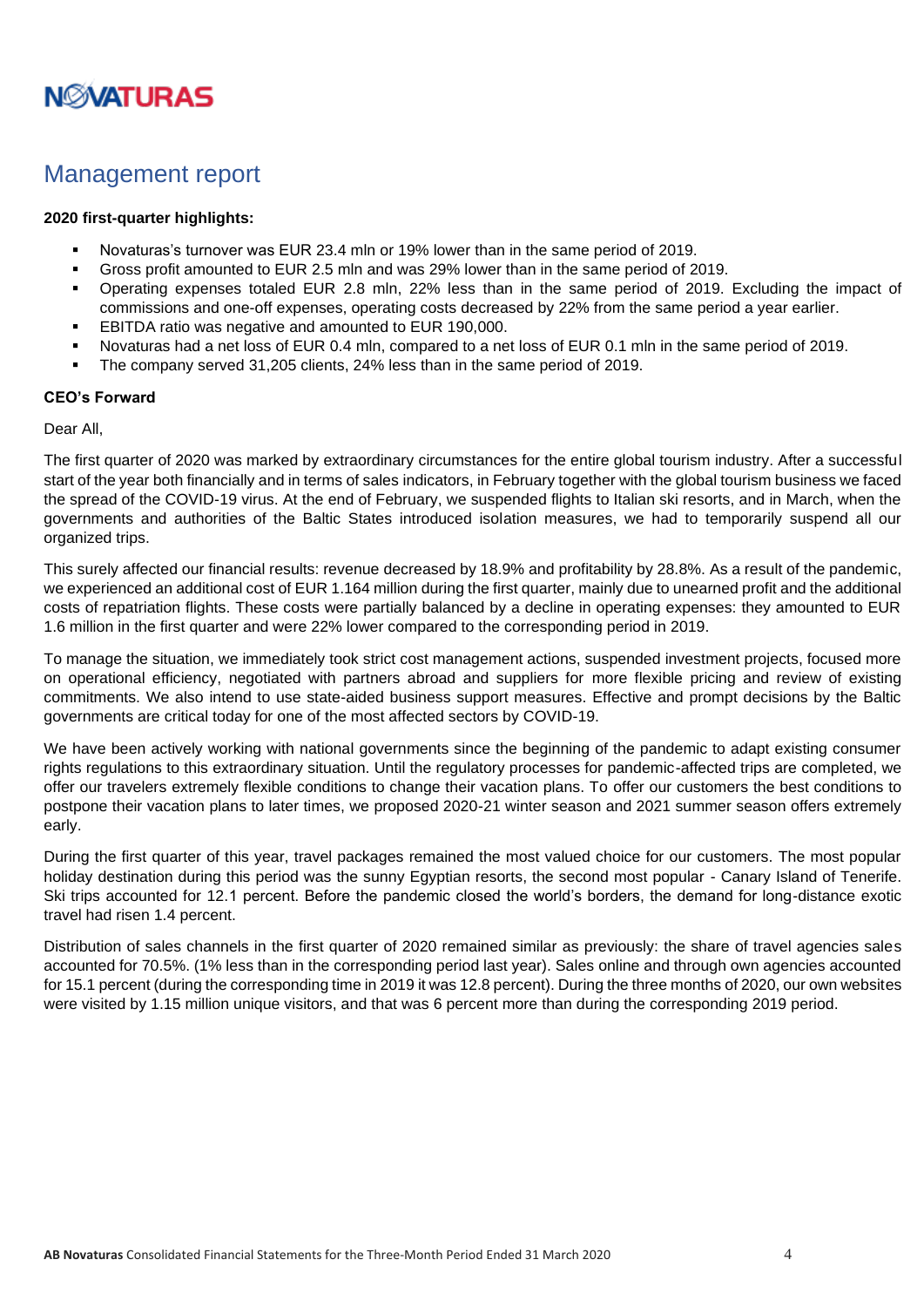

We operate on asset-light business model that provides flexibility and allows us to react quickly to changing circumstances. In today's situation, this is a huge advantage and minimizes our business exposure. We seem to be coming out of the current crisis in stages and really changed. We understand that travel habits will change, security requirements for travelers, accommodation, and transport providers will increase, and travel planning habits will also change. We are preparing to successfully raise our wings after pandemic ends and as soon as the restriction period is over. We firmly believe that once the virus situation is under control, travel will return to our life.

Sincerely, Audronė Keinytė CEO

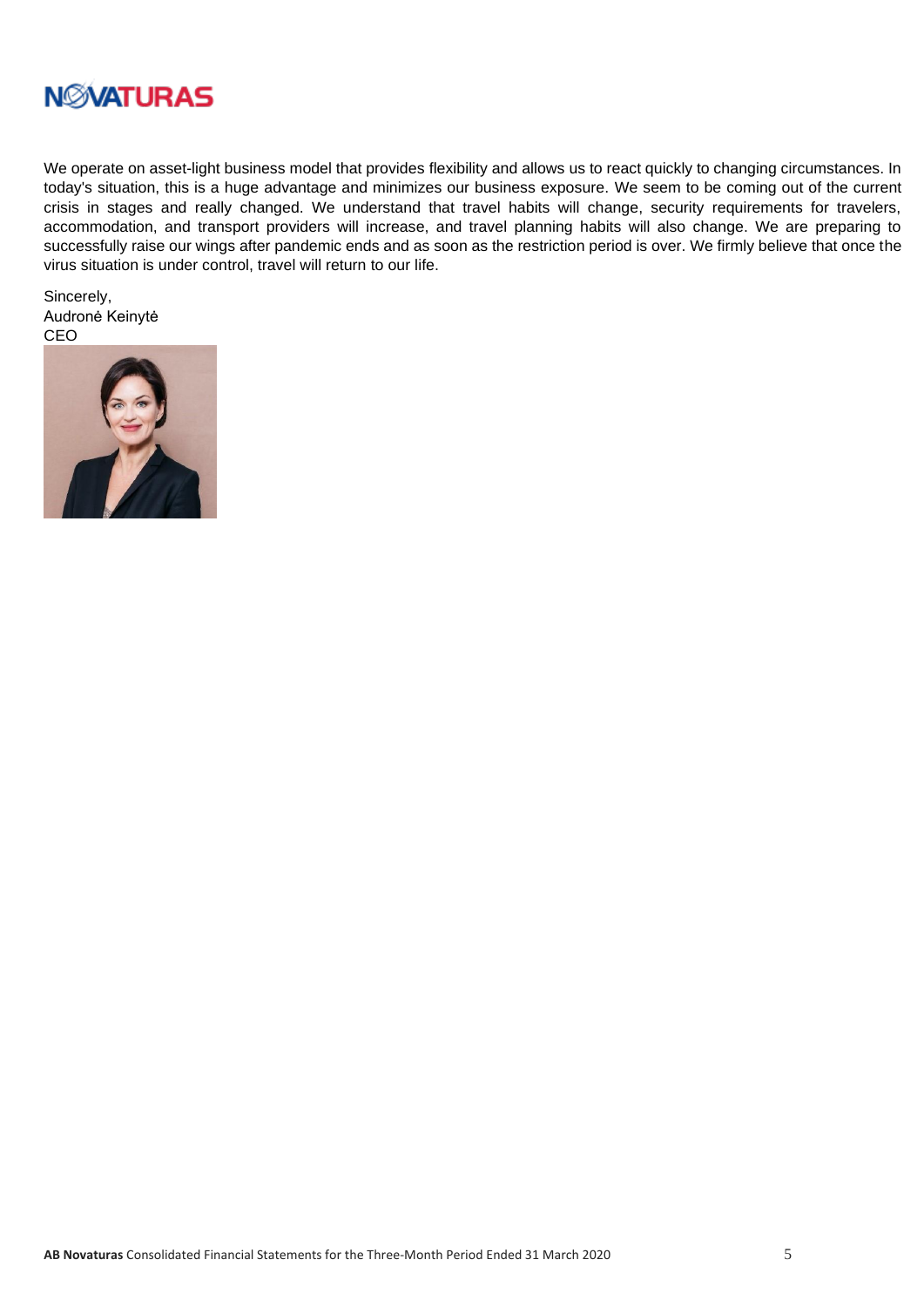### <span id="page-5-0"></span>**Main ratios**

| <b>Financial indicators*</b> | Q1 2020 | Q1 2019 | Change, % |
|------------------------------|---------|---------|-----------|
| Sales                        | 23,363  | 28,806  | $-18.9$   |
| Gross profit                 | 2,535   | 3,559   | $-28.8$   |
| <b>EBITDA</b>                | (190)   | 83      |           |
| Operating profit (EBIT)      | (254)   | 5       |           |
| Profit before taxes          | (409)   | (162)   | $+152.5$  |
| Net profit for the period    | (353)   | (148)   | $+135.5$  |

| <b>Relative indicators/ratios</b>    | Q1 2020   | Q1 2019   | Change    |
|--------------------------------------|-----------|-----------|-----------|
| Number of ordinary registered shares | 7 807 000 | 7,807,000 |           |
| Profit per share (EUR)               | $-0.05$   | $-0.02$   | $-0.03$   |
| Gross profit margin (%)              | 10.9      | 12.4      | $-1.5$ pp |
| EBITDA margin (%)                    | $-0.8$    | 0.3       | $-1.1$ pp |
| EBIT margin (%)                      | $-1.1$    | 0.0       | $-1.1$ pp |
| Profit before taxes margin (%)       | $-1.8$    | $-0.6$    | $-1.2$ pp |
| Net profit margin for the period (%) | $-1.5$    | $-0.5$    | $-1.0$ pp |
| Return on assets (ROA) (%)           | $-0.6$    | $-0.2$    | $-0.4$ pp |
| Debt / equity ratio (%)              | 83.7      | 90.8      | $-7.1$ pp |
| Equity ratio (%)                     | 27.5      | 25.1      | $+2.4$ pp |
| Actual profit tax rate (%)           | 13.7      | 8.6       | $+5.0$ pp |
| <b>Total liquidity ratio</b>         | 0.72      | 0.81      | $-0.09$   |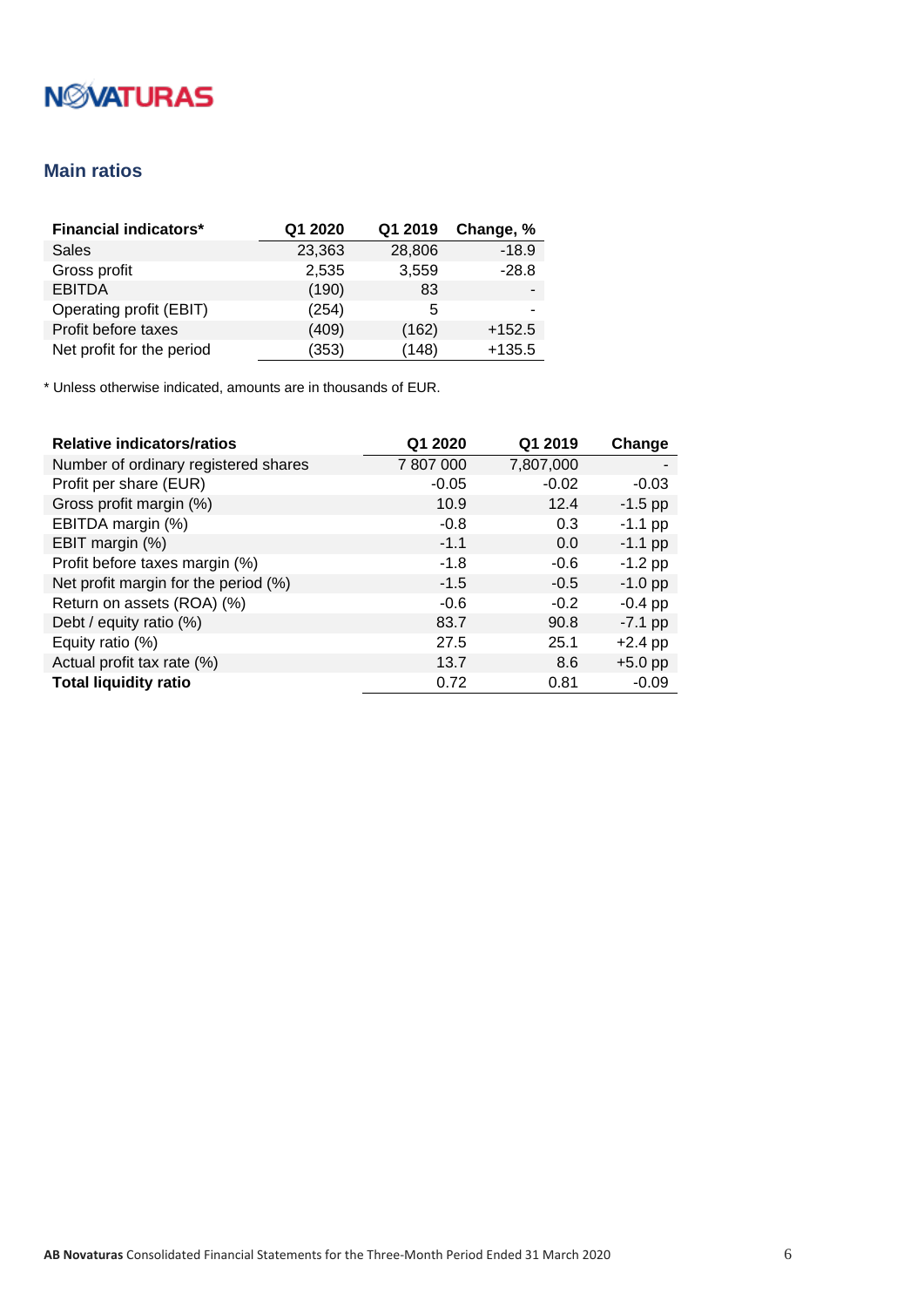

#### <span id="page-6-0"></span>**Segment information**

For management purposes, Novaturas is organized into business units based on its services (product categories), which are as follows:

Flight package tours Sightseeing tours by coach Sightseeing tours by plane Other sales (flight tickets, hotels, block seat sales to other operators, own agencies commissions)

(Unless otherwise indicated, amounts are in thousands of EUR.)

|                                   | Q1 2020        | Q1 2019   | Change    |
|-----------------------------------|----------------|-----------|-----------|
| <b>Flight package tours</b>       |                |           |           |
| Sales                             | 19,838         | 24,401    | $-18.7%$  |
| Cost of sales                     | (17, 541)      | (20, 798) | $-15.7%$  |
| <b>Gross profit</b>               | 2,297          | 3,603     | $-36.2%$  |
| Gross profit margin (%)           | 11.6           | 14.8      | $-3.2$ pp |
| Sales commission expenses         | (1, 107)       | (1, 450)  | $-23.7%$  |
| Sales profit for segment          | 1,190          | 2,153     | $-44.7%$  |
| Sales profit margin (%)           | 6.0            | 8.8       | $-2.8$ pp |
|                                   |                |           |           |
| Sightseeing tours by coach        |                |           |           |
| <b>Sales</b>                      | 30             | 142       | $-78.9%$  |
| Cost of sales                     | (28)           | (145)     | $-80.7%$  |
| <b>Gross profit</b>               | $\overline{2}$ | (3)       | $-166.7%$ |
| Gross profit margin (%)           | 6.7            | $-2.1$    | $-8.8$ pp |
| Sales commission expenses         | (1)            | (5)       | $-80.0%$  |
| Sales profit for segment          | 1              | (8)       | $-112.5%$ |
| Sales profit margin (%)           | 3.3            | $-5.6$    | 9.0 pp    |
|                                   |                |           |           |
| <b>Sightseeing tours by plane</b> |                |           |           |
| <b>Sales</b>                      | 216            | 376       | -42.6%    |
| Cost of sales                     | (186)          | (289)     | $-35.6%$  |
| <b>Gross profit</b>               | 30             | 87        | $-65.5%$  |
| Gross profit margin (%)           | 13.9           | 23.1      | $-9.2$ pp |
| Sales commission expenses         | (12)           | (23)      | -47.8%    |
| Sales profit for segment          | 18             | 64        | $-71.9%$  |
| Sales profit margin (%)           | 8.3            | 17.0      | $-8.7$ pp |
|                                   |                |           |           |
| <b>Other sales</b>                |                |           |           |
| Sales                             | 3,279          | 3,887     | -15.6%    |
| Cost of sales                     | (3,073)        | (4,015)   | $-23.5%$  |
| <b>Gross profit</b>               | 206            | (128)     | $-260.9%$ |
| Gross profit margin (%)           | 6.3            | $-3.3$    | $-9.6$ pp |
| Sales commission expenses         |                |           |           |
| Sales profit for segment          | 206            | (128)     | $-260.9%$ |
| Sales profit margin (%)           | 6.3            | $-3.3$    | 9.6 pp    |

Sales of flight package tours accounted for the largest part of sales and profits. Sightseeing tours by coach and by plane remained small products, while sales of other activities have limited impact on the overall profit.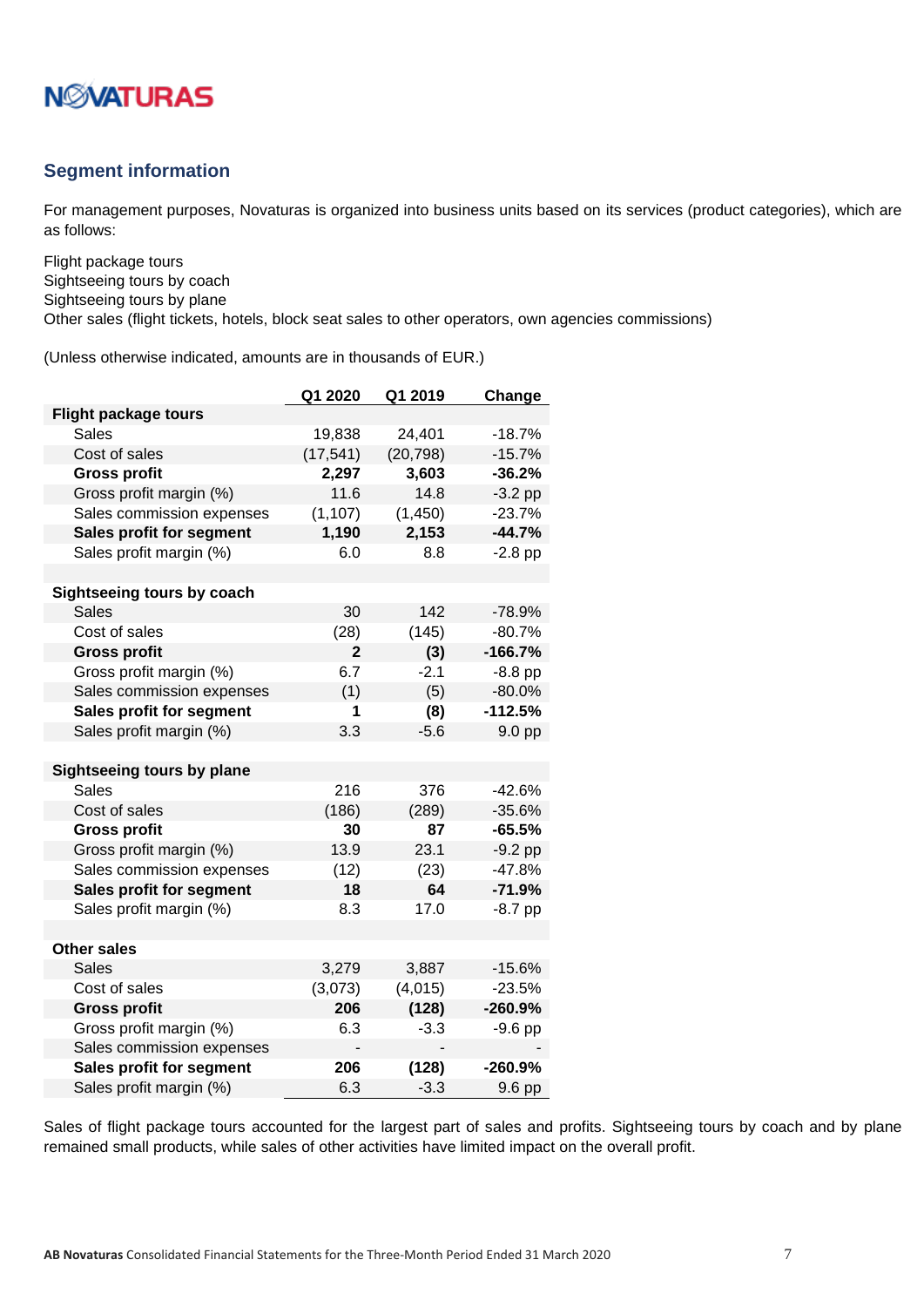

#### <span id="page-7-0"></span>**Geographic and other sales split information**

The company's activities included tour organization and the distribution of tours through diversified and complementary distribution channels: a retail network of travel agencies and the company's own retail channels (own travel agencies, ecommerce sales, tickets only sales through the Global Distribution System (GDS)). The company works with over 400 travel agencies, including all of the major agencies in the Baltics and more than 60 in Belarus. E-commerce sales are via company websites. In three-month of 2020, the company's websites were visited by 1.15 million unique visitors, which is 6% more than in the same period of 2019.

The group sells flight tickets for its own organized charter flights via GDS, which means that Novaturas' charter tickets are available worldwide – to travel agents and also to passengers directly via web portals for airline tickets.

The breakdown of sales by distribution channels was as follows:

|                 | Q1 2020, % | Q1 2019, % | Change            |
|-----------------|------------|------------|-------------------|
| Travel agencies | 70.5       | 71.5       | 1.0 <sub>pp</sub> |
| Own retail      | 12.8       | 12.8       |                   |
| Web sales       | 15.1       | 14.1       | $+1.0$ pp         |
| <b>GDS</b>      | 16         | 1.6        |                   |
| <b>Total</b>    | 100.0      | 100.0      |                   |

Number of clients served by country of sales (in thousands of clients):

|              | Q1 2020 | Q1 2019 | Change % |
|--------------|---------|---------|----------|
| Lithuania    | 12.6    | 17.5    | $-27.7$  |
| Latvia       | 7.2     | 10.1    | $-28.3$  |
| Estonia      | 11.2    | 13.4    | $-16.2$  |
| Other        | 0.2     | 0.1     | $-10.0$  |
| <b>Total</b> | 31.2    | 41.1    | $-24.1$  |

The company's main product is flight package tours, which was also the fastest growing segment. Number of clients served by product category (in thousands of clients):

|                                                  | Q1 2020 | Q1 2019 | Change % |
|--------------------------------------------------|---------|---------|----------|
| Flight package tours                             | 26.4    | 33.7    | $-21.7$  |
| Sightseeing tours by coach                       | 0.2     | 0.5     | $-66.2$  |
| Sightseeing tours by plane                       | 0.2     | 0.4     | -45.0    |
| Other sales (separate flight and hotel services) | 4.4     | 6.5     | $-31.3$  |
| Total                                            | 31.2    | 41.1    | $-24.1$  |

Turkey remains the most popular summer destination in the company's source markets, as does Egypt as a winter destination. The other destinations with the highest demand are Greece, Bulgaria and Spain. Long-haul destinations are becoming more important each year as the number of destinations offered by company increases and growth of demand remains strong. "Other destinations", which comprise a significant part of the company's portfolio, meet the demand of frequent travelers for new destinations each season.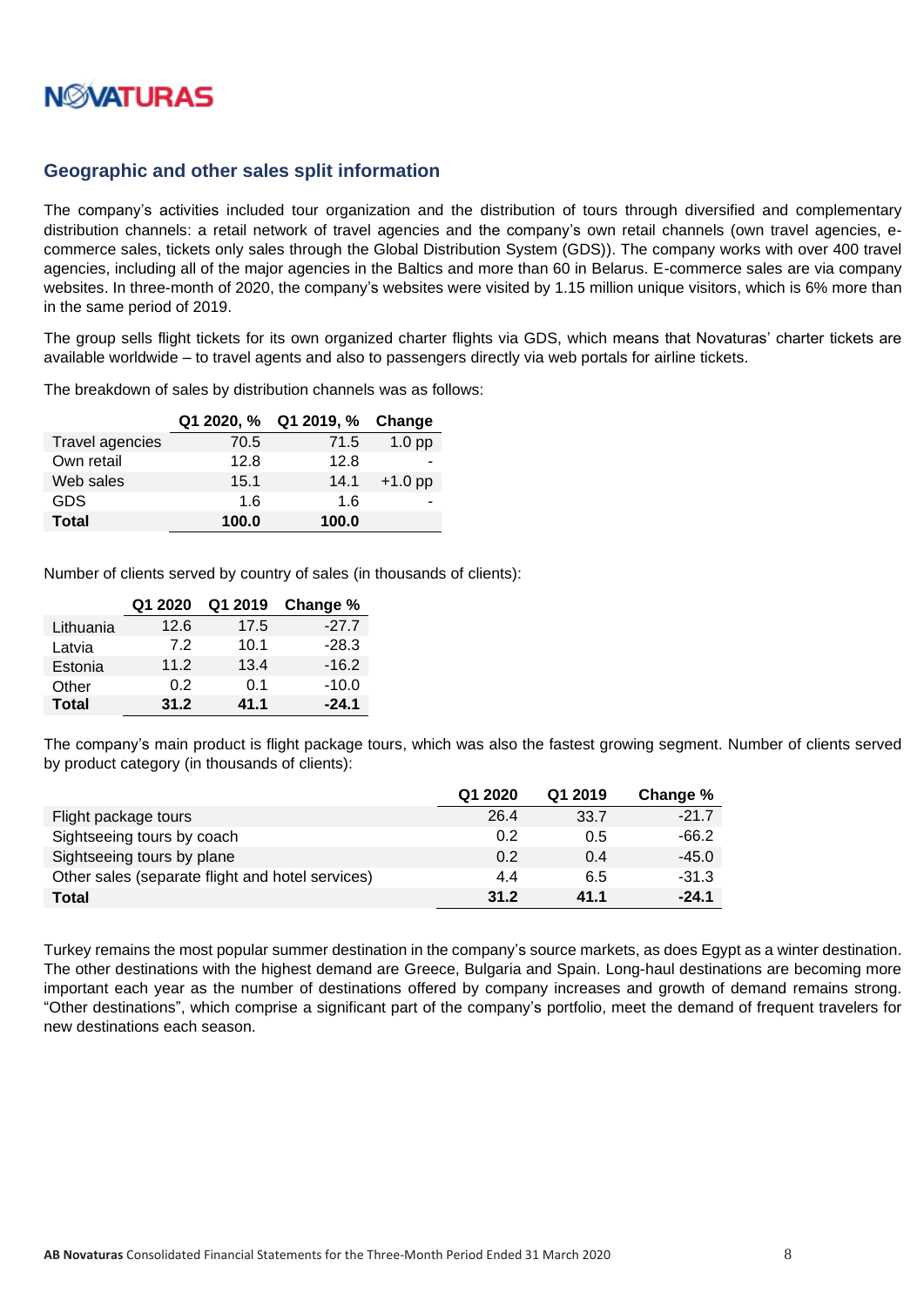# **NWATURAS**

The breakdown of group package travel sales by destinations is as follows:

|                                  | Q1 2020, % | Q1 2019, % | Change    |
|----------------------------------|------------|------------|-----------|
| Egypt                            | 50.3       | 54.4       | $-4.1$ pp |
| Spain (including Canary Islands) | 14.1       | 10.8       | $+3.3$ pp |
| Skiing                           | 12.1       | 11.8       | $-0.3$ pp |
| Long-haul                        | 17.1       | 15.7       | $+1.4$ pp |
| Other destinations               | 6.4        | 7.3        | $-0.9$ pp |
| <b>Total</b>                     | 100.0      | 100.0      |           |

Group monthly sales seasonality was as follows:

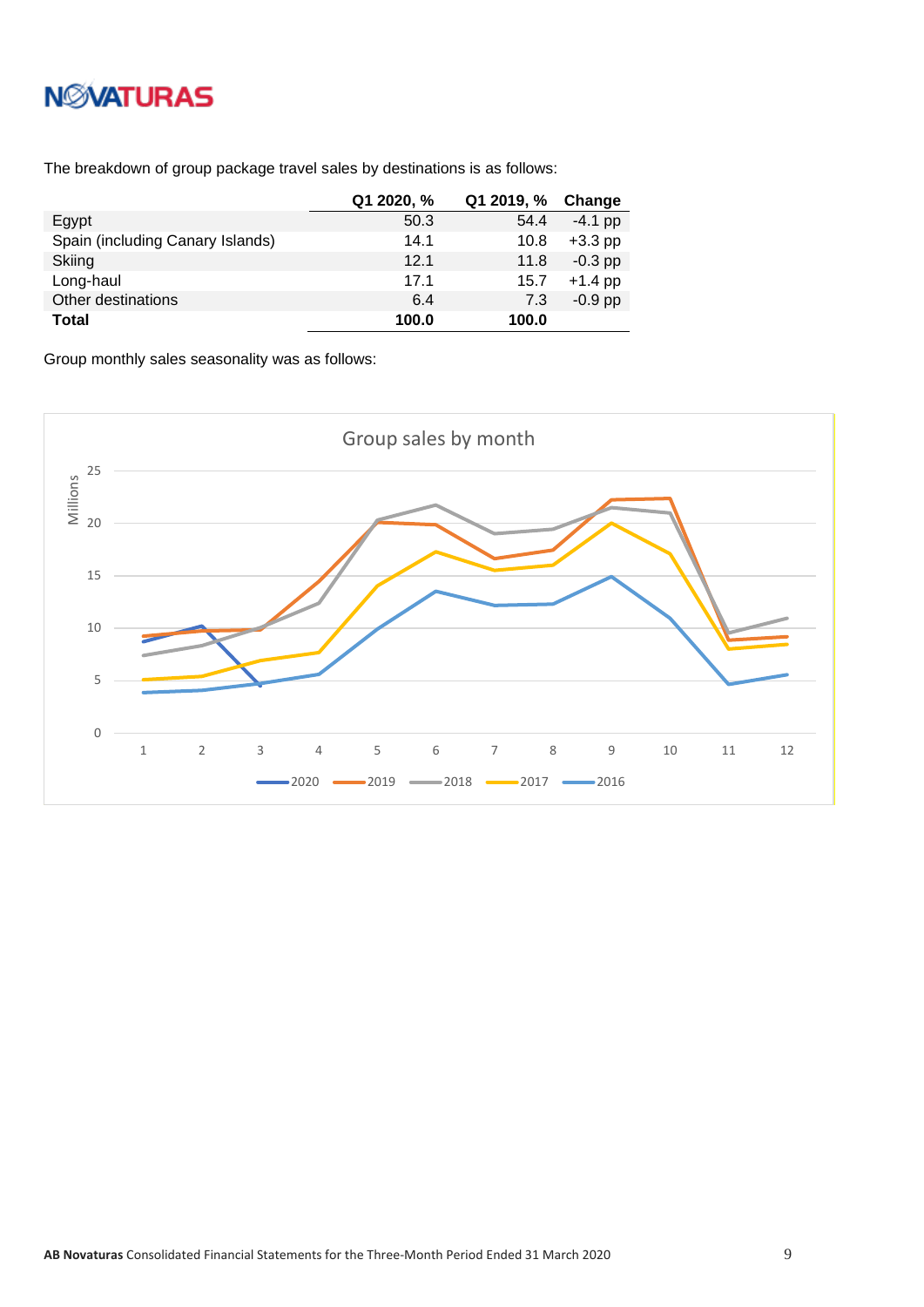

#### <span id="page-9-0"></span>**Information about the Supervisory Council and the Board**

In keeping with the company's Articles of Association, the Supervisory Council is comprised of five members elected for a term of three years. Two independent members were elected to the Supervisory Council at the General Shareholders Meeting held on 7 May 2018.

The company's Board is comprised of four members elected for a term of three years. The Chairman of the Board is elected by the Board from among its members. The Board also appoints the CEO after receiving prior approval from the Supervisory Council. Currently, the positions of Chairman of the Board and CEO are held by the same person – Audronė Keinytė.

Information about the Supervisory Council as of 31 March 2020:

| <b>Name</b>           | <b>Position on the Council</b>                                                                                                       | <b>Legal entity and position</b>                                                                                                                                | Number of<br>shares<br>held in the<br>Company | <b>Start of term</b> |
|-----------------------|--------------------------------------------------------------------------------------------------------------------------------------|-----------------------------------------------------------------------------------------------------------------------------------------------------------------|-----------------------------------------------|----------------------|
| Vidas Paliūnas        | Chairman of the Supervisory<br>Council, Member of the<br>Remuneration Committee,<br>Member of the Audit Committee                    | Association Kauno teniso<br>klubas – member of the<br>Council; Verslo centras 32,<br>UAB – member of the board                                                  | 535,278                                       | 2018-02-09           |
| Ugnius Radvila        | Member of the Supervisory<br>Council, Member of the<br><b>Remuneration Committee</b>                                                 |                                                                                                                                                                 | 740,702                                       | 2018-02-09           |
| <b>Franz Leitner</b>  | Member of the Supervisory<br>Council, Member of the Audit<br>Committee, Chairman of<br><b>Remuneration Commitee</b><br>(independent) | Leitner-Consulting-<br>Managing Director; Sportscon<br>Ltd. - Managing Partner                                                                                  |                                               | 2018-05-07           |
| <b>Piotr Nowjalis</b> | Member of the Supervisory<br>Council, Member of the<br>Remuneration Committee,<br>Chairman of the Audit<br>Committee (independent)   | CCC S.A. – Member of the<br>Supervisory Board; Dino<br>Polska S.A. - Member of the<br>Supervisory Board; Synektik<br>S.A. - Member of the<br>Supervisory Board; | Ξ.                                            | 2018-05-07           |

Members of the Board as of 31 March 2020:

| <b>Name</b>        | <b>Position within the Company</b> | Number of<br>shares held<br>in the<br>Company | <b>Start of term</b> |
|--------------------|------------------------------------|-----------------------------------------------|----------------------|
| Audronė Keinytė    | Chairman of the Board, CEO         |                                               | 2018-02-09           |
| Tomas Staškūnas    | Member of the Board, CFO           | 58.192                                        | 2018-02-09           |
| Birutė Čepanskienė | Member of the Board, CCO           | $\overline{\phantom{0}}$                      | 2018-02-09           |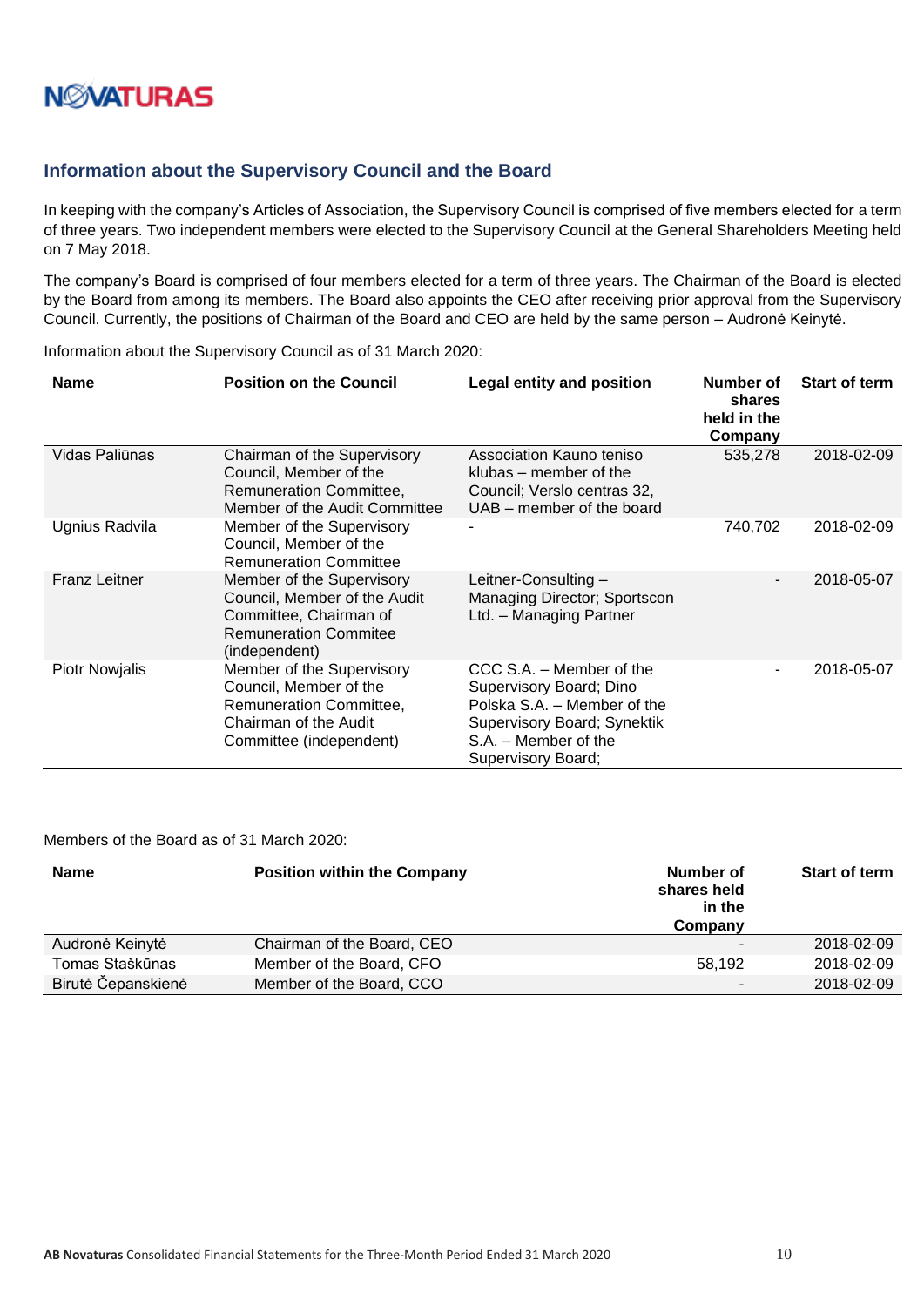

#### <span id="page-10-0"></span>**Share capital and shareholders**

The company's share capital is EUR 234,210. It consists of 7,807,000 ordinary registered shares with a nominal value of EUR 0.03. The number of shares of the company that grant votes in the General Meeting of Shareholders is 7,807,000.

The ordinary registered shares of AB Novaturas (ISIN code LT0000131872) are listed on the Official List of the Nasdaq Vilnius Stock Exchange (symbol NTU1L) and on the Warsaw Stock Exchange (symbol NTU, ISIN code LT0000131872).

Information about trading in AB Novaturas shares from 21 March 2018 to 31 March 2020 on the Nasdaq Vilnius exchange in Lithuania:

|                     | <b>Currency</b> | Opening<br>price | <b>Maximum</b><br>price | Lowest<br>price | Closing<br>price | Average<br>price | <b>Volume</b><br>(quantity) | Volume<br>(EUR) |
|---------------------|-----------------|------------------|-------------------------|-----------------|------------------|------------------|-----------------------------|-----------------|
| Q1 2018             | <b>EUR</b>      | 11.00            | 12.40                   | 10.56           | 10.85            | 11.38            | 17,830                      | 202,845         |
| Q2 2018             | <b>EUR</b>      | 10.85            | 11.37                   | 10.67           | 11.20            | 11.01            | 183,160                     | 2,016,183       |
| Q3 2018             | <b>EUR</b>      | 11.25            | 12.78                   | 11.05           | 11.05            | 11.76            | 57,065                      | 671,148         |
| Q4 2018             | <b>EUR</b>      | 11.20            | 11.23                   | 7.90            | 8.00             | 8.94             | 111,267                     | 994,816         |
| Q1 2019             | <b>EUR</b>      | 7.90             | 8.60                    | 7.90            | 8.31             | 8.28             | 53.408                      | 442,387         |
| Q <sub>2</sub> 2019 | <b>EUR</b>      | 8,31             | 8.50                    | 6,80            | 7,05             | 8,02             | 276 376                     | 2 2 1 6 7 4 7   |
| Q3 2019             | <b>EUR</b>      | 7,15             | 7,80                    | 6,40            | 6,55             | 7,03             | 61 452                      | 431 871         |
| Q4 2019             | <b>EUR</b>      | 6.55             | 6,80                    | 4,20            | 4,30             | 4,27             | 1 380 166                   | 5 906 141       |
| Q1 2020             | <b>EUR</b>      | 4.30             | 4,68                    | 2.12            | 2,22             | 3,89             | 821 795                     | 3 200 535       |

As of 31 March 2020, the company's market capitalization was EUR 17.33 million and decreased by 48.37% in the first quarter.

Information about trading in AB Novaturas shares from 21 March 2018 to 31 March 2020 on the "GPW main market" at the Warsaw Stock Exchange in Poland:

|                     | <b>Currency</b> | <b>Opening</b><br>price | <b>Maximum</b><br>price | Lowest<br>price | <b>Closing</b><br>price | Average<br>price | <b>Volume</b><br>(quantity) | <b>Volume</b><br>(PLN) |
|---------------------|-----------------|-------------------------|-------------------------|-----------------|-------------------------|------------------|-----------------------------|------------------------|
| Q1 2018             | <b>PLN</b>      | 43.90                   | 45.95                   | 43.60           | 43.95                   | 45.49            | 24,951                      | 1,134,971              |
| Q2 2018             | <b>PLN</b>      | 43.95                   | 48.00                   | 42.60           | 48.00                   | 44.96            | 150,462                     | 6,765,241              |
| Q3 2018             | <b>PLN</b>      | 48.00                   | 56.00                   | 44.20           | 47.30                   | 48.71            | 48,202                      | 2,348,140              |
| Q4 2018             | <b>PLN</b>      | 47.30                   | 48.30                   | 32.39           | 33.20                   | 36.98            | 39,843                      | 1,473,410              |
| Q1 2019             | <b>PLN</b>      | 33.20                   | 38.48                   | 33.15           | 37.80                   | 34.23            | 19.337                      | 661,820                |
| Q <sub>2</sub> 2019 | <b>PLN</b>      | 37,80                   | 40.00                   | 31,80           | 33,20                   | 34,38            | 5 1 5 0                     | 177 060                |
| Q3 2019             | <b>PLN</b>      | 31,80                   | 31,80                   | 27,20           | 28,40                   | 28,71            | 2824                        | 81 0 70                |
| Q4 2019             | <b>PLN</b>      | 28,00                   | 28,60                   | 17,00           | 17,50                   | 20,70            | 87 854                      | 1818800                |
| Q1 2020             | <b>PLN</b>      | 17,20                   | 21,00                   | 12,00           | 12,00                   | 17,66            | 1685                        | 29 760                 |

As of 31 March 2020, the Company's market capitalization was PLN 93.68 million and, calculated in PLN, decreased by 31.43% during the first quarter.

The following shareholders held at least 5% of share capital and votes as of 31 March 2020:

| Name of the shareholder                 | <b>Number of shares</b> | Share of authorized capital<br>and total number of votes |
|-----------------------------------------|-------------------------|----------------------------------------------------------|
| Central European Tour Operator S.a.r.l. | 2,687,454               | 34.42                                                    |
| ME Ivesticija                           | 779 900                 | 9.99                                                     |
| Ugnius Radvila                          | 740,702                 | 9.49                                                     |
| Rytis Šūmakaris                         | 535,278                 | 6.86                                                     |
| Vidas Paliūnas                          | 535,278                 | 6.86                                                     |
| Others                                  | 2,528,388               | 32.39                                                    |
| <b>Total</b>                            | 7,807,000               | 100.00                                                   |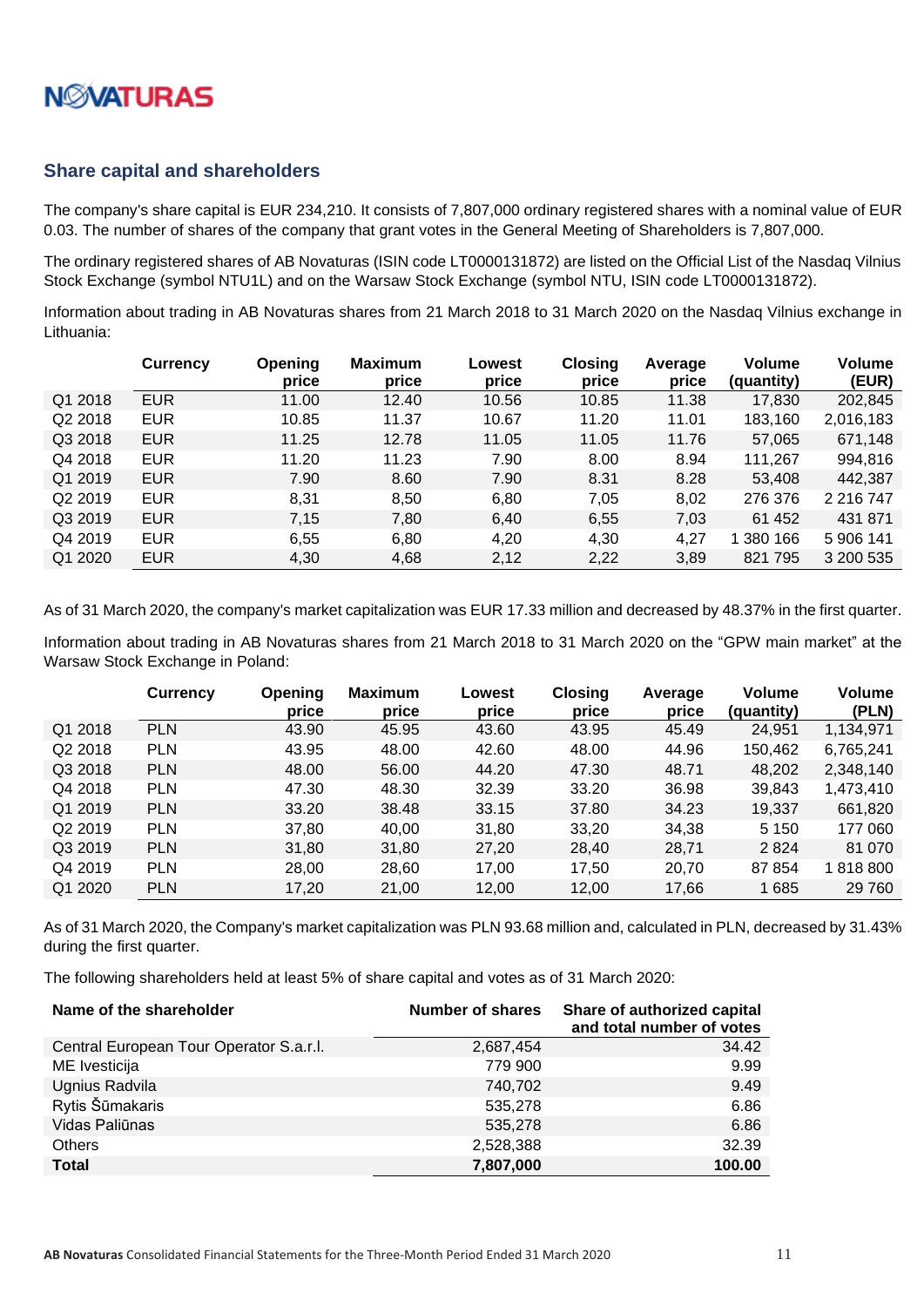### <span id="page-11-0"></span>Consolidated statements of comprehensive income

|                                                                                                          | Q1 2020   | Q1 2019   | Change % |
|----------------------------------------------------------------------------------------------------------|-----------|-----------|----------|
| <b>Sales</b>                                                                                             | 23,363    | 28,806    | $-18.9$  |
| Cost of sales                                                                                            | (20, 828) | (25, 247) | $-17.5$  |
| <b>Gross profit</b>                                                                                      | 2,535     | 3,559     | $-28.8$  |
| Sales and marketing expenses                                                                             | (2,088)   | (2, 447)  | $-21.5$  |
| General and administrative expenses                                                                      | (701)     | (1, 106)  | $-18.10$ |
| Other operating income                                                                                   |           |           |          |
| Other operating (expenses)                                                                               |           | (2)       |          |
| <b>Profit from operations</b>                                                                            | (254)     | 5         |          |
| Finance income                                                                                           | 109       | 110       | $-0.9$   |
| Finance (expenses)                                                                                       | (264)     | (277)     | $-4.7$   |
| <b>Profit before tax</b>                                                                                 | (409)     | (162)     | 152.5    |
| Income tax (expense)                                                                                     | 56        | 14        | 300.0    |
| Net profit                                                                                               | (353)     | (148)     | 138.5    |
|                                                                                                          |           |           |          |
| Other comprehensive income to be reclassified to profit or loss in subsequent<br>periods                 |           |           |          |
| Result of changes in cash flow hedge reserve                                                             | (3,005)   | 1,126     |          |
| Impact of income tax                                                                                     | 451       | (169)     |          |
| Total comprehensive income for the year                                                                  | (2,907)   | 809       |          |
|                                                                                                          |           |           |          |
| Earnings per share (EPS) for continuing operations:                                                      |           |           |          |
| Basic and diluted, profit for the year attributable to ordinary equity holders of the<br>parent (in EUR) | $-0.05$   | $-0.02$   |          |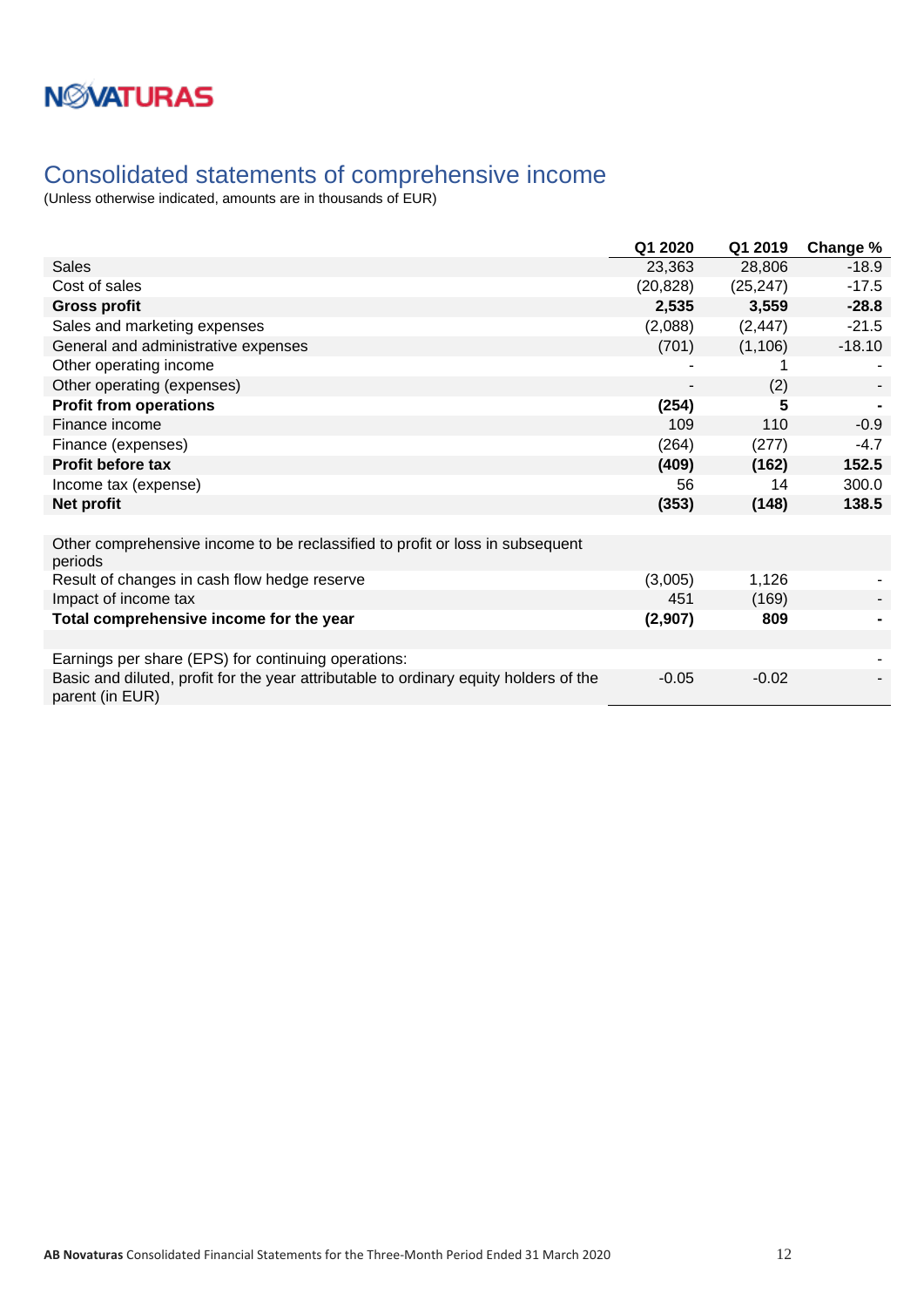### <span id="page-12-0"></span>Consolidated statements of financial position

|                                                | 31 March 2020 | 31 December 2019 | 31 March 2019 |
|------------------------------------------------|---------------|------------------|---------------|
| <b>ASSETS</b>                                  |               |                  |               |
| <b>Non-current assets</b>                      |               |                  |               |
| Goodwill                                       | 30,327        | 30,327           | 30,327        |
| Other intangible assets                        | 210           | 248              | 380           |
| Property, plant and equipment                  | 183           | 208              | 252           |
| Right of use assets                            | 562           | 562              |               |
| Long-term receivables                          | 218           | 220              | 62            |
| Deferred income tax asset                      | 7             | $\overline{7}$   | 6             |
| <b>Total non-current assets</b>                | 31,507        | 31,572           | 31,027        |
|                                                |               |                  |               |
| <b>Current assets</b>                          |               |                  |               |
| Inventories                                    | 3             | 4                | 4             |
| Prepayments and deferred expenses              | 15,626        | 9,165            | 20,231        |
| Trade accounts receivable                      | 372           | 652              | 482           |
| Prepaid income tax                             | 175           | 175              | 231           |
| Other receivables                              | 929           | 872              | 2,579         |
| Other current financial assets                 |               | 261              |               |
| Restricted cash                                | 3,200         | 2,300            | 2,150         |
| Cash and cash equivalents                      | 3,159         | 4,554            | 3,686         |
| <b>Total current assets</b>                    | 23,464        | 17,983           | 29,363        |
|                                                |               |                  |               |
| <b>Total assets</b>                            | 54,971        | 49,555           | 60,390        |
|                                                |               |                  |               |
| <b>EQUITY AND LIABILITIES</b>                  |               |                  |               |
| <b>Equity</b>                                  |               |                  |               |
| Share capital                                  | 234           | 234              | 234           |
| Cash flow hedge reserve                        | (2, 332)      | 222              | (394)         |
| Legal reserve                                  | 29            | 29               | 29            |
| Foreign currency translation reserve           | 145           | 145              | 145           |
| Retained earnings                              | 17,044        | 17,397           | 15,162        |
| <b>Total equity</b>                            | 15,120        | 18,027           | 15,176        |
|                                                |               |                  |               |
| <b>Liabilities</b>                             |               |                  |               |
| Non-current borrowings                         | 4,000         | 4,000            | 6,000         |
| Deferred income tax liabilities                | 2,823         | 3,334            | 2,936         |
| Lease liabilities                              | 360           | 360              |               |
| Total non-current liabilities                  | 7,183         | 7,694            | 8,936         |
|                                                |               |                  |               |
| <b>Current liabilities</b>                     |               |                  |               |
| Current portion of non-current borrowings      | 2,000         | 2,000            | 2,000         |
|                                                |               |                  |               |
| Current borrowings                             | 6,655         |                  | 5,784         |
| Trade payables                                 | 2,946         | 4,173            | 4,077         |
| Advances received                              | 17,403        | 14,997           | 21,156        |
| Income tax payable                             |               | 95               | 29            |
| Other current liabilities and accrued expenses | 704           | 2,353            | 3,232         |
| Lease leabilities                              | 216           | 216              |               |
| Other current financial liabilities            | 2,744         |                  |               |
| <b>Total current liabilities</b>               | 32,668        | 23,834           | 36,278        |
|                                                |               |                  |               |
| <b>Total equity and liabilities</b>            | 54,971        | 49,555           | 60,390        |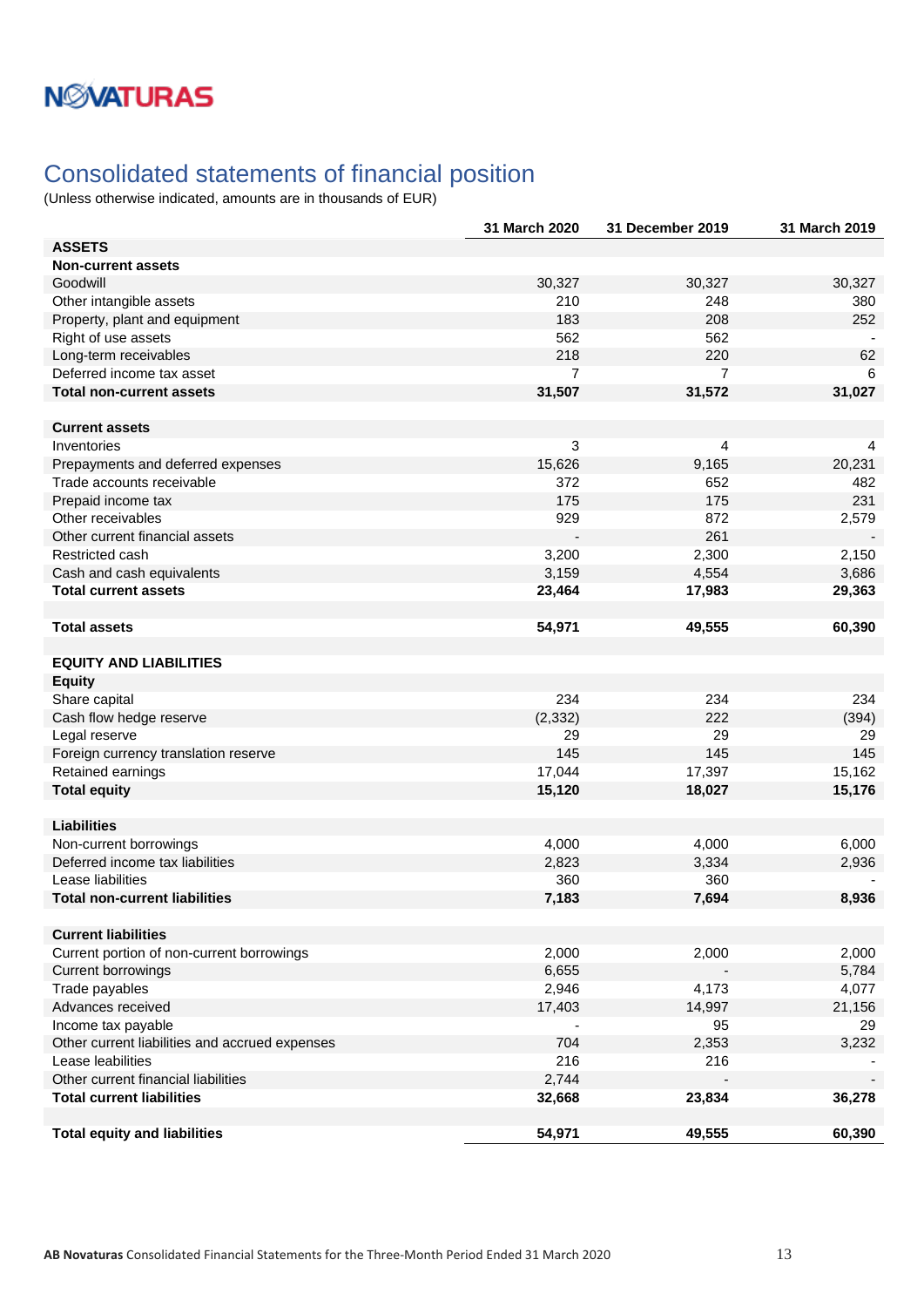

### <span id="page-13-0"></span>Consolidated statements of changes in equity

|                                | <b>Share</b><br>capital  | Legal<br>reserve         | Cash<br>flow<br>hedge<br>reserve | <b>Retained</b><br>earnings | Foreign<br>currency<br>translation<br>reserve | <b>Equity</b><br>attributable<br>to equity<br>holders |
|--------------------------------|--------------------------|--------------------------|----------------------------------|-----------------------------|-----------------------------------------------|-------------------------------------------------------|
| Balance as of 31 December 2018 | 234                      | 29                       | (1, 351)                         | 15,310                      | 145                                           | 14,367                                                |
| Net profit for the year        | $\overline{\phantom{a}}$ | ٠                        | ۰                                | 2,087                       | ٠                                             | 2,087                                                 |
| Other comprehensive income     | $\overline{\phantom{a}}$ | $\overline{\phantom{a}}$ | 1,573                            | $\overline{\phantom{a}}$    | $\overline{\phantom{a}}$                      | 1,573                                                 |
| Dividends paid                 | $\overline{\phantom{a}}$ | $\overline{\phantom{0}}$ |                                  |                             | ٠                                             |                                                       |
| Balance as of 31 December 2019 | 234                      | 29                       | 222                              | 17,397                      | 145                                           | 18,027                                                |
| Net profit for the year        | $\overline{\phantom{a}}$ | ۰                        | ۰                                | (353)                       | ٠                                             | (353)                                                 |
| Other comprehensive income     | $\overline{\phantom{a}}$ | ۰.                       | (2, 554)                         | $\overline{\phantom{a}}$    | $\blacksquare$                                | (2, 554)                                              |
| Balance as of 31 March 2020    | 234                      | 29                       | (2,332)                          | 17.044                      | 145                                           | 15,120                                                |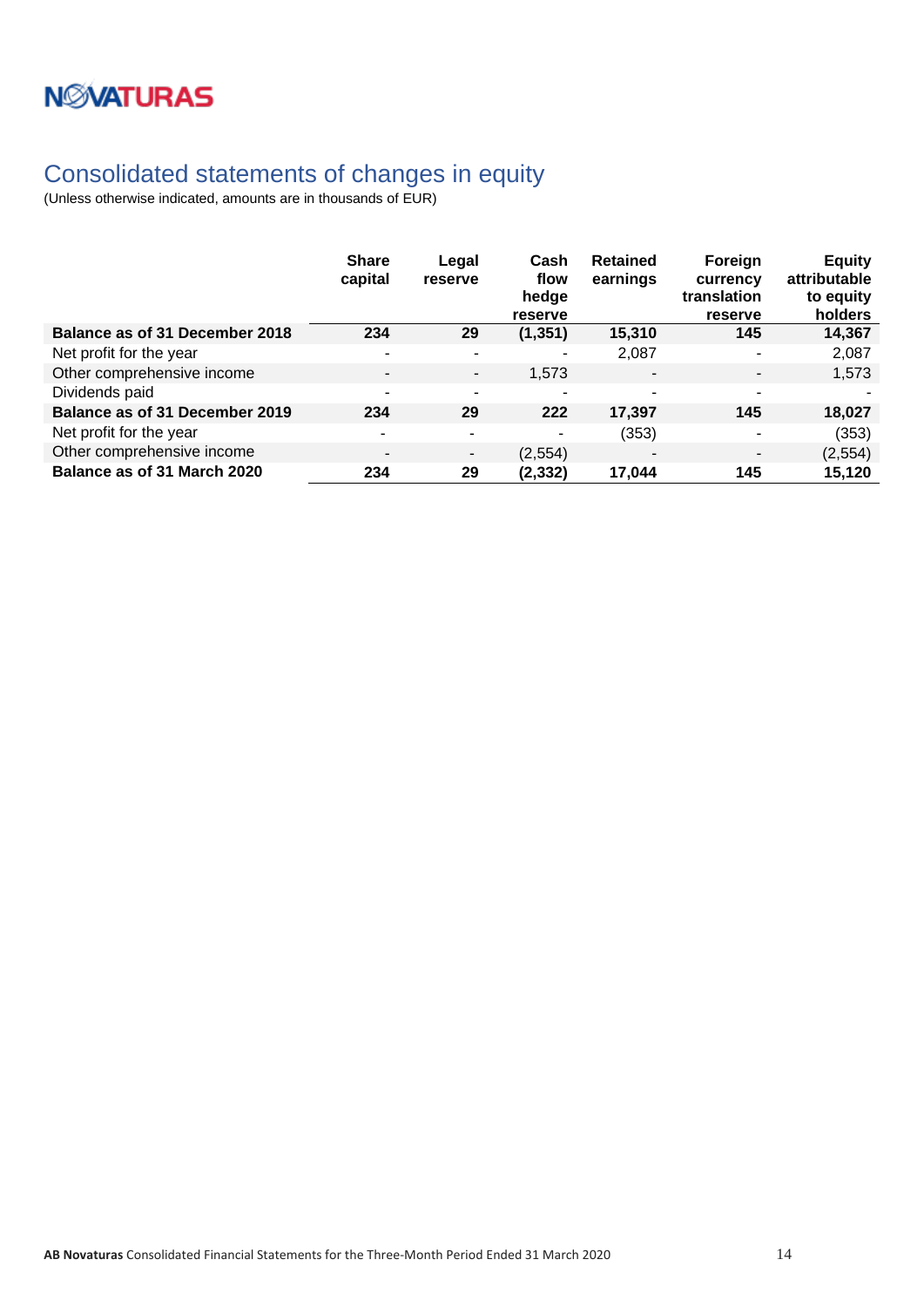## <span id="page-14-0"></span>Consolidated statements of cash flow

|                                                                          | 3M 2020   | 3M 2019   |
|--------------------------------------------------------------------------|-----------|-----------|
| Cash flows from (to) operating activities                                |           |           |
| Net profit                                                               | (353)     | (148)     |
| Adjustments for non-cash items:                                          |           |           |
| Depreciation and amortization                                            | 64        | 78        |
| Change in deferred income tax                                            | (511)     |           |
| Elimination of financial, investment and other non-cash activity results | (2, 414)  | 1,116     |
|                                                                          |           |           |
| <b>Changes in working capital:</b>                                       | (3, 214)  | 1,201     |
| Decrease in inventories                                                  | 1         | (1)       |
| (Increase) decrease in trade receivables                                 | 280       | 215       |
| (Increase) decrease in other receivables                                 | (2,996)   | (2,501)   |
| (Increase) decrease in prepayments and deferred expenses                 | (6, 459)  | (11, 367) |
| Increase (decrease) in trade payables                                    | (1, 227)  | (534)     |
| Increase in advances received                                            | 2,406     | 6,897     |
| Income tax paid                                                          | (95)      |           |
| Increase (decrease) in other accounts payable and accrued expenses       | 1,095     | (561)     |
| Net cash flows from operating activities                                 | (10, 209) | (6, 651)  |
|                                                                          |           |           |
| Cash flows from (to) investing activities                                |           |           |
| (Acquisition) of non-current assets (except investments)                 | (3)       | (24)      |
| Proceeds from sale of non-current assets (except investments)            |           |           |
| Net cash flows (to) investing activities                                 | (3)       | (24)      |
|                                                                          |           |           |
| <b>Cash flows from financing activities</b>                              |           |           |
| Loans received                                                           | 6,655     | 5,784     |
| (Repayment) of loans                                                     |           |           |
| Interest (paid)                                                          | (138)     | (126)     |
|                                                                          |           |           |
| Net cash flows (to) financing activities                                 | 6,517     | 5,658     |
|                                                                          |           |           |
| Net increase (decrease) in cash flows                                    | (3,695)   | (1,017)   |
|                                                                          |           |           |
| Cash and cash equivalents at the beginning of the year                   | 6,854     | 4,703     |
|                                                                          |           |           |
| Cash and cash equivalents at the end of the period                       | 3,159     | 3,686     |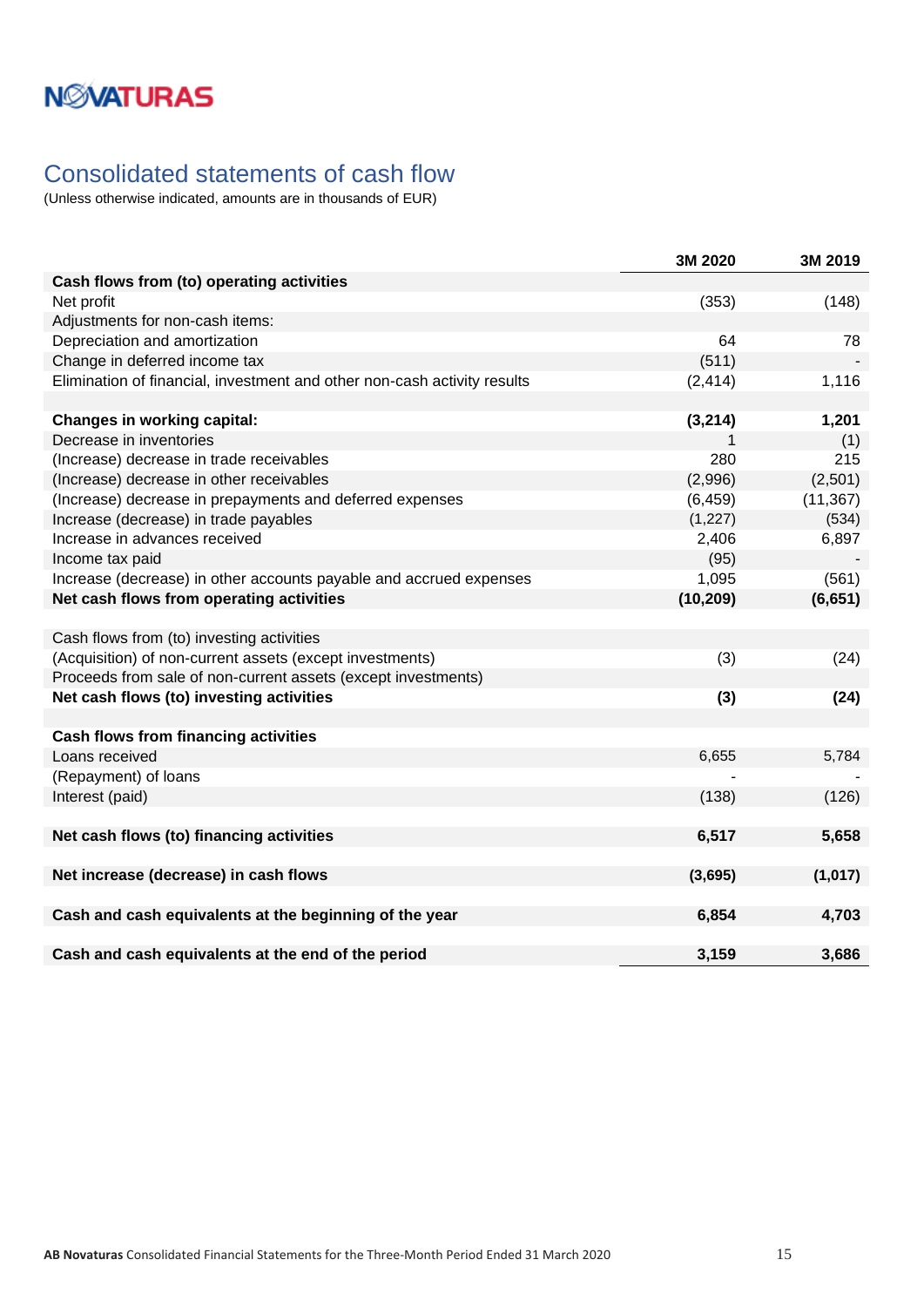# **N***N***XATURAS**

### <span id="page-15-0"></span>Notes to the financial statements

#### <span id="page-15-1"></span>**Information about subsidiaries**

Novaturas Group is a holding structure and AB Novaturas is the parent company which conducts operations directly and through subsidiaries in their respective markets of Lithuania, Latvia and Estonia.

| Company                        | Country of operations Shareholding % as of |     |
|--------------------------------|--------------------------------------------|-----|
| <b>Novatours SIA</b>           | Latvia                                     | 100 |
| Novatours OÜ                   | Estonia                                    | 100 |
| Aviaturas ir Partneriai UAB    | Lithuania                                  | 100 |
| <b>SRL Novatours Holidays*</b> | Romania                                    | 100 |

\* Operations of the subsidiary in Romania were discontinued in 2009.

#### <span id="page-15-2"></span>**Sales and marketing expenses**

|                                    | Q1 2020 | Q1 2019 | Change % |
|------------------------------------|---------|---------|----------|
| Commissions                        | 1,200   | 1,478   | $-18.8$  |
| Salaries and related taxes         | 535     | 590     | $-9.3$   |
| Advertising and marketing expenses | 242     | 264     | $-8.3$   |
| Rent and maintenance expenses      | 59      | 60      | $-1.7$   |
| Depreciation and amortization      | 10      | 5       | $+100$   |
| Business trips expenses            | 8       | 9       | $-11.1$  |
| Communication expenses             | 8       | 13      | $-38.5$  |
| <b>Transportation expenses</b>     | 8       | 9       | $-11.1$  |
| Representation expenses            | 7       | 27      | $-74.1$  |
| Training expenses                  | 1       | 1       |          |
| Other                              | 10      | 22      | $-54.5$  |
| Total:                             | 2,088   | 2,478   | -15.7    |

### <span id="page-15-3"></span>**General and administrative expenses**

|                                | Q1 2020 | Q1 2019 | Change % |
|--------------------------------|---------|---------|----------|
| Salaries and related taxes     | 341     | 529     | $-35.5$  |
| Rent and maintenance expenses  | 28      | 32      | $-12.5$  |
| Depreciation and amortization  | 56      | 71      | $-21.1$  |
| Business trips expenses        |         | 17      | $-58.8$  |
| Communication expenses         | 6       | 9       | $-33.3$  |
| Consulting expenses            | 35      | 73      | $-52.1$  |
| <b>Transportation expenses</b> | 8       | 9       | $-11.1$  |
| Representation expenses        | 12      | 24      | $-50.0$  |
| Training expenses              | 6       | 3       | $+100$   |
| Other                          | 202     | 308     | $-34.4$  |
| Total:                         | 701     | 1,075   | $-34.8$  |

During the first quarter of 2020, the company incurred one-off expenses related to headcount decrease (EUR 12,000) and legal costs (EUR 19,000). Total one-off expenses amounted to EUR 31,000. These costs are reflected in the salaries and related taxes, consulting and other expenses lines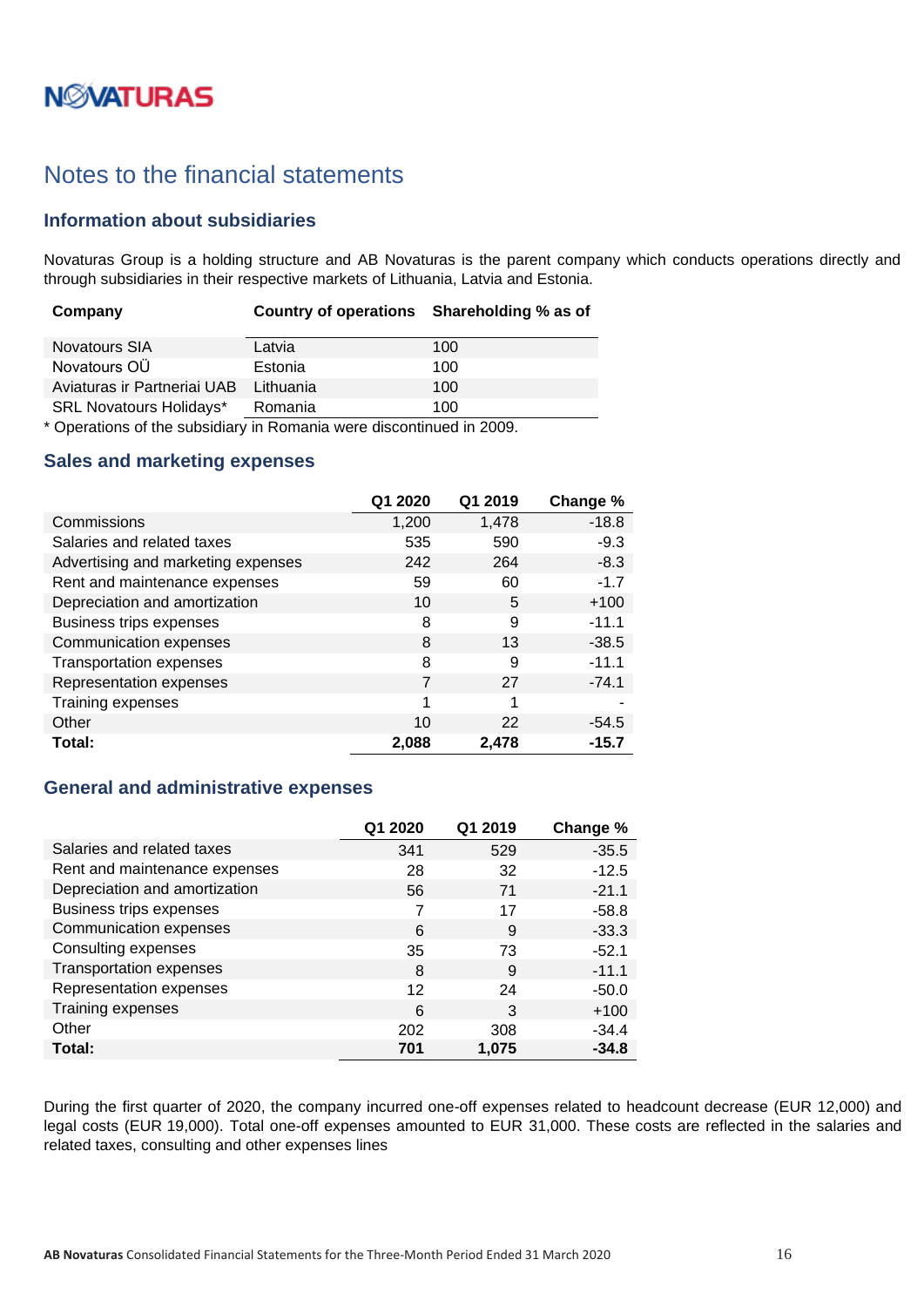

During the first quarter of 2019, the company incurred one-off expenses related to a change of CEO (EUR 57,000) and legal costs (EUR 23,000). Total one-off expenses amounted to EUR 80,000. These costs are reflected in the salaries and related taxes, consulting and other expenses lines

### <span id="page-16-0"></span>**Hedging**

The company operates as a tour operator. Due to its business specifics, the company is exposed to the risk of fluctuation in the price of aviation fuel and the EUR/USD foreign exchange rate. The company hedges against changes in aviation fuel prices (which affect fuel costs) and against changes in the EUR/USD exchange rate (which affects fuel and hotel costs) for the entire period of early bookings for upcoming summer and winter seasons, using forward and futures contracts. When derivative positions are closed on a monthly basis, the result is accounted for in the comprehensive income report.

The tables below present the results of closed hedging contracts and still-held hedging contracts at period-end market value (in thousands of EUR):

|                                                             |      | Q1 2020 Q1 2019 Change |       |
|-------------------------------------------------------------|------|------------------------|-------|
| Result of closed hedging contracts already reflected in the | (37) |                        | (114) |
| statement of comprehensive income for the period            |      |                        |       |

|                                                             | 31 March | 31 December | 31 March |
|-------------------------------------------------------------|----------|-------------|----------|
|                                                             | 2020     | 2019        | 2019     |
| Market value of existing hedges at the end of the<br>period | (2,744)  | 261         | (394)    |

#### <span id="page-16-1"></span>**Borrowings**

The loans granted to the company are shown in the table below:

|                                                                                | 31           | 31              | 31           |
|--------------------------------------------------------------------------------|--------------|-----------------|--------------|
|                                                                                | <b>March</b> | <b>December</b> | <b>March</b> |
|                                                                                | 2020         | 2019            | 2019         |
| Long-term borrowings                                                           |              |                 |              |
| AB Luminor Bank Ioan, annual interest rate of 3-month EURIBOR + 3.8%           | 6,000        | 6,000           | 8,000        |
| Current portion of non-current borrowings                                      | (2,000)      | (2,000)         | (2,000)      |
| <b>Total non-current borrowings</b>                                            | 4,000        | 4,000           | 6,000        |
| <b>Current borrowings</b>                                                      |              |                 |              |
| Current portion of non-current borrowings                                      | 2,000        | 2,000           | 2,000        |
| AB Luminor Bank overdraft loan, annual interest rate of 3-month EURIBOR + 2.5% | 6,655        |                 | 5,784        |
| <b>Total current borrowings</b>                                                | 8,655        | 2,000           | 7,784        |

As of 31 March 2020, the company had an overdraft agreement for EUR 8 million; as of 31 March 2019, for EUR 8 million.

| Off-balance sheet commitments                                   | 31 March<br>2020 | <b>Total Limit at Used limit at</b><br>31 March<br>2020 |
|-----------------------------------------------------------------|------------------|---------------------------------------------------------|
| <b>Bank guarantees</b>                                          |                  |                                                         |
| AB Luminor Bank, annual interest rate of 3-month EURIBOR + 1.7% | 10.000           | 10.000                                                  |

Bank guarantees are used to ensure the travel organizer's obligations in Lithuania, Latvia and Estonia.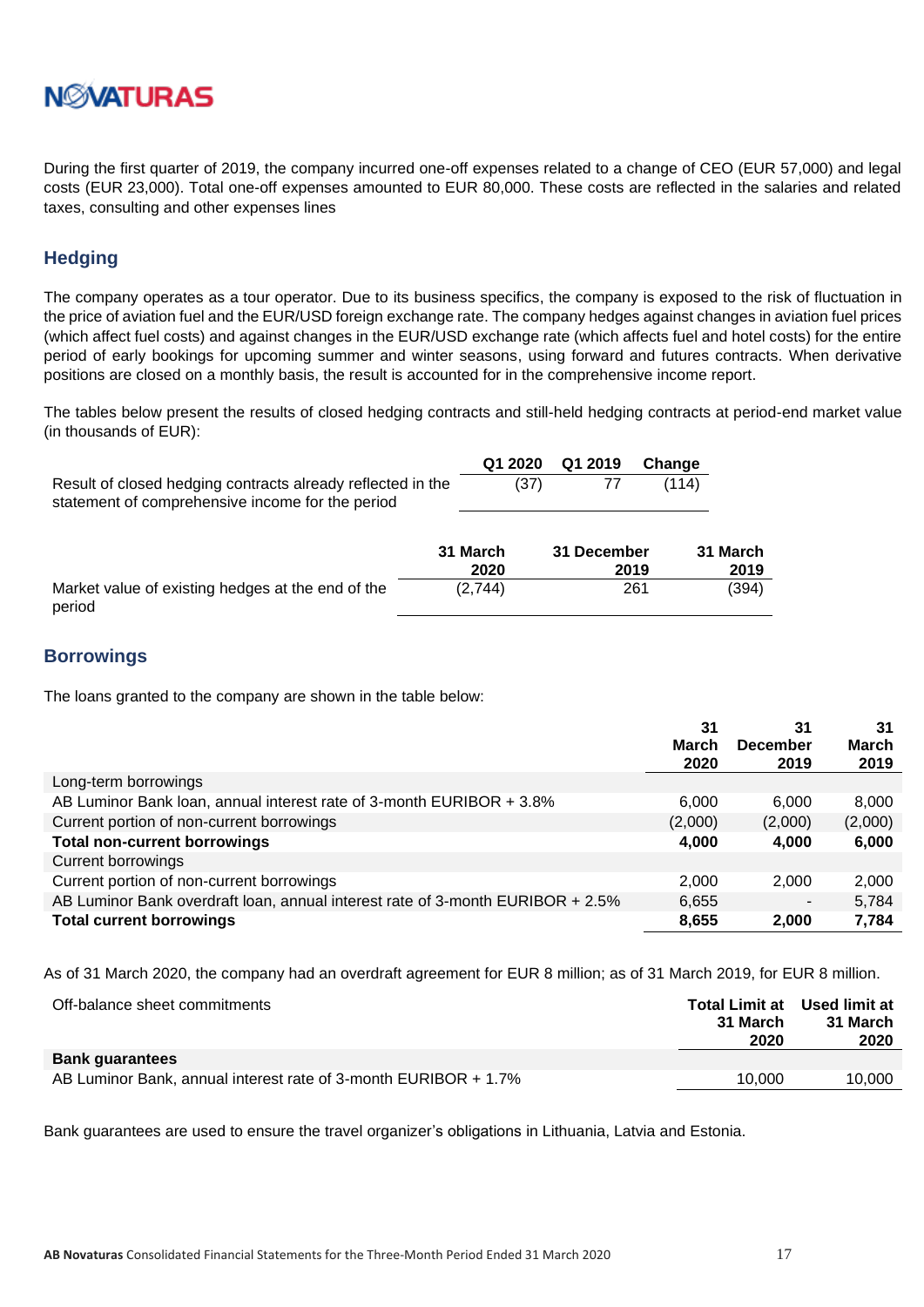

### <span id="page-17-0"></span>**Related party transactions**

During the three-month period ended 31 March 2020, total payments of EUR 17,000 were made to Supervisory Council members.